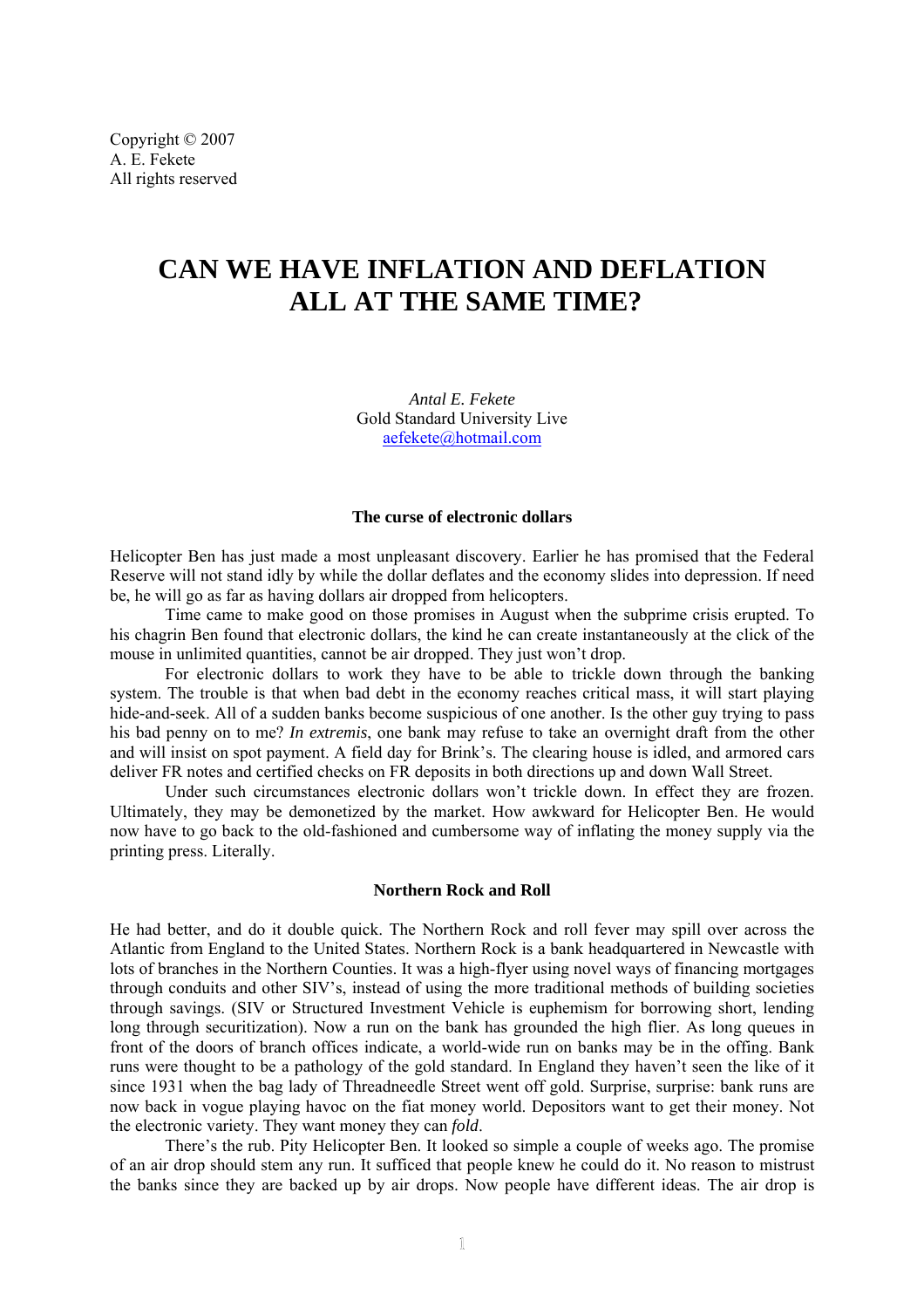humbug. Can't be done. Ben is bluffing. As calculated by Alf Field writing in *Gear Today, Gone Tomorrow* ([www.gold-eagle.com](http://www.gold-eagle.com/), September 6, 2007) if only ten percent of the notional value of derivatives is bailed out by dropping \$500 FR notes the pile, if notes are stacked upon one another, would be nearly 9000 miles high. Helicopter Ben hasn't reckoned that FR notes do not exist in such quantities. They will have to be printed before they can be dropped. Even if they existed, to drop them all would take years, and by that time the shaky house of cards of FR credit might be blown away. And bailing out just ten percent of the derivatives mess is a conservative estimate. You may have to bail out a lot more than that.

#### **Devolution**

What does it all mean? At minimum it means that we can have inflation *cum* deflation. I am not referring to stagflation. I refer to the seemingly impossible phenomenon that the money supply inflates and deflates *at the same time.* The miracle would occur through the *devolution of money*. This is Alf Field's admirable phrase to describe the "good money is driven out by bad" syndrome. Electronic dollars driving out FR notes. The more electronic money is created by Helcopter Ben, the more FR notes will be hoarded by banks and financial institutions while passing along electronic dollars as fast as they can. Most disturbing of all is the fact that FR notes will be hoarded by the people, too. If banks cannot trust one another, why should people trust the banks?

 Devolution is the revenge of fiat money on its creator, the government. The money supply will split up tectonically into two parts. One part will continue to inflate at an accelerating pace, but the other will deflate. Try as it might, the Federal Reserve will not be able to print paper money in the usual denominations fast enough, especially since the demand for FR notes is global. Regardless of statistical figures showing that the global money supply is increasing at an unprecedented rate, the hand-to-hand money supply may well be shrinking as hoarding demand for FR notes becomes voracious. The economy will be starved of hand-to-hand money. Depression follows deflation as night follows day.

### **Decoupling tectonic plates**

Side-by-side of deflation of hand-to-hand money there will be hyperinflation as the stock of electronic money will keep exploding along with the price of assets. You will be in the same boat with the Chinese (and the son of Zeus: Tantalus). You will be put through the tantalising water torture  $$ trillions of dollars floating by, all yours, but which you are not allowed to spend. The two tectonic plates will disconnect: the plate carrying electronic dollars and the plate carrying FR notes, with lots of earthquakes along the fault line. No Herculean effort on the part of the government and the Federal Reserve will be able to reunite them. At first, electronic dollars can be exchanged for FR notes but only against payment of a premium, and then, not at all.

#### **The curse of negative discount rate**

If you think this is fantasy, think again. Look at the charts showing the collapse of the yield on T-bills. While it may bounce back, next time around *the discount rate may go negative*. You say it's impossible? Why, it routinely happened during the Great Depression of the 1930's. Negative discount rate means that the T-bill gets an *agio*, the discount goes into premium even before maturity, and keeps its elevated value after. This perverse behavior is due to the fact that the T-bill is payable in dollars. Yes, the kind you can fold, the kind that is in demand exceeding supply, the kind people and financial institutions hoard, the kind foreigners have been hoarding for decades through thick and thin: FR notes. Thus T-bills are a substitute for the hard-to-come-by FR notes. Mature bills may stay in circulation in the interbank market, in preference to electronic dollar credits\*. Why, their supply is limited, isn't it, while the supply of electronic dollars is unlimited! The beauty of it all is that we have an accurate and omnipresent indicator of the premium that cannot be suppressed like M3: the (negative) T-bill rate. This is an indicator showing how the Federal Reserve is losing the fight against deflation.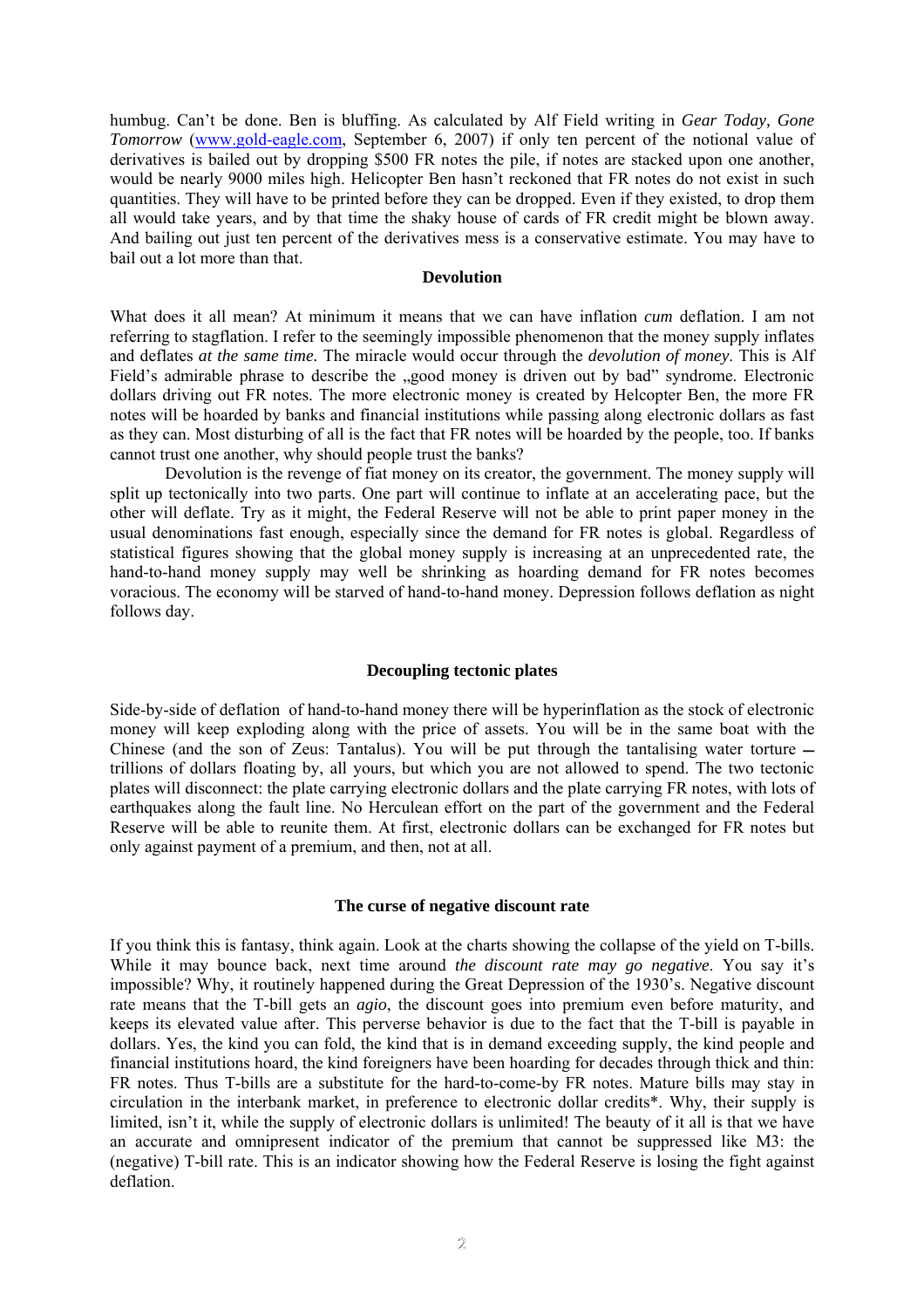#### **Inverted pyramid of John Exter**

The grand old man of the New York Federal Reserve bank's gold department, the last Mohican, John Exter explained the devolution of money (not his term) using the model of an inverted pyramid, delicately balanced on its apex at the bottom consisting of pure gold. The pyramid has many other layers of asset classes graded according to safety, from the safest and least prolific at bottom to the least safe and most prolific asset layer, electronic dollar credits on top. (When Exter developed his model, electronic dollars had not yet existed; he talked about FR deposits.) In between you find, in decreasing order of safety, as you pass from the lower to the higher layer: silver, FR notes, T-bills, Tbonds, agency paper, other loans and liabilities denominated in dollars. In times of financial crisis people scramble downwards in the pyramid trying to get to the next and nearest safer and less prolific layer underneath. But down there the pyramid gets narrower. There is not enough of the safer and less prolific kind of assets to accommodate all who want to "devolve". Devolution is also called "flight to safety".

 An example of this occurred on Friday, August 31, 2007, as indicated by the sharp drop in the T-bill rate from 4 to 3%, having been at 5% only a couple of days before. As people were scrambling to move from the higher to the lower layer in the inverted pyramid, they were pushing others below them further downwards. There was a ripple effect in the T-bill market. The extra demand for T-bills made bill prices rise or, what is the same to say, T-bill rates to fall. This was panic that was never reported, still less interpreted. Yet it shows you the shape of things to come. We are going to see unprecedented leaps in the market value of T-bills, *regardless of face value!* You have been warned: the dollar is not a pushover. Electronic dollars, maybe. But T-bills (if you can *fold* them) and FR notes will have an enormous staying power. Watch for the discount rate on T-bills morphing into a *premium*  rate!

 It is interesting to note that gold, the apex of the inverted pyramid, remained relatively unaffected during the turmoil in August. Scrambling originated in the higher layers. Nevertheless, ultimately gold is going to be engulfed by the ripple effect as scrambling cascades downwards. This is inevitable. Every financial crisis in the world, however remote it may look in relation to gold, will ultimately affect gold, perhaps with a substantial lag. The U.S. Government destroyed the gold standard 35 years ago, but it could not get gold out of the system. It was not for want of trying, either, as we all know. Gold remains firmly embedded as the apex of Exter's inverted pyramid.

 Vertical devolution is not the only kind that occurs in the inverted pyramid. There are similar movements that can be described as horizontal. Nathan Narusis of Vancouver, Canada, is doing interesting research on the Exter-pyramid. He noted that in addition to vertical there is also horizontal devolution. Within each horizontal layer of the same safety class there are discernible differences. An example is the difference between gold in bar form and gold in bullion coin form, or silver in bar form and silver in the form of bags of junk silver coins. Franklin Sanders in Tennessee is an expert on horizontal devolution of silver and has a fascinating study how the discount on bags of junk silver coins may go into premium, and *vice versa.* There may also be differences between FR notes of older issues and FR notes of the most recent vintage. There are obvious differences between the CD's of a multinational bank and those of an obscure country bank. The point is that movement of assets horizontally between such pockets within the same safety layer is possible and may be of significance as the crisis unfolds and deepens.

## **Dousing insolvency with liquidity**

In a few days during the month of August central banks of the world added between \$300 and 500 billion in new liquidity in an effort to prevent credit markets from seizing up. The trouble is that all this injection of new funds was in the form of electronic credits, boosting mostly the top layer, where there was no shortage at all, if anything, there was a superabundance. Acute shortage occurred precisely in the lower layers. This goes to show that, ultimately, central banks are pretty helpless in fighting future crises in an effort to prevent scrambling to escalate into a stampede. They think it is a crisis of scarcity whereas it is in fact a crisis of overabundance.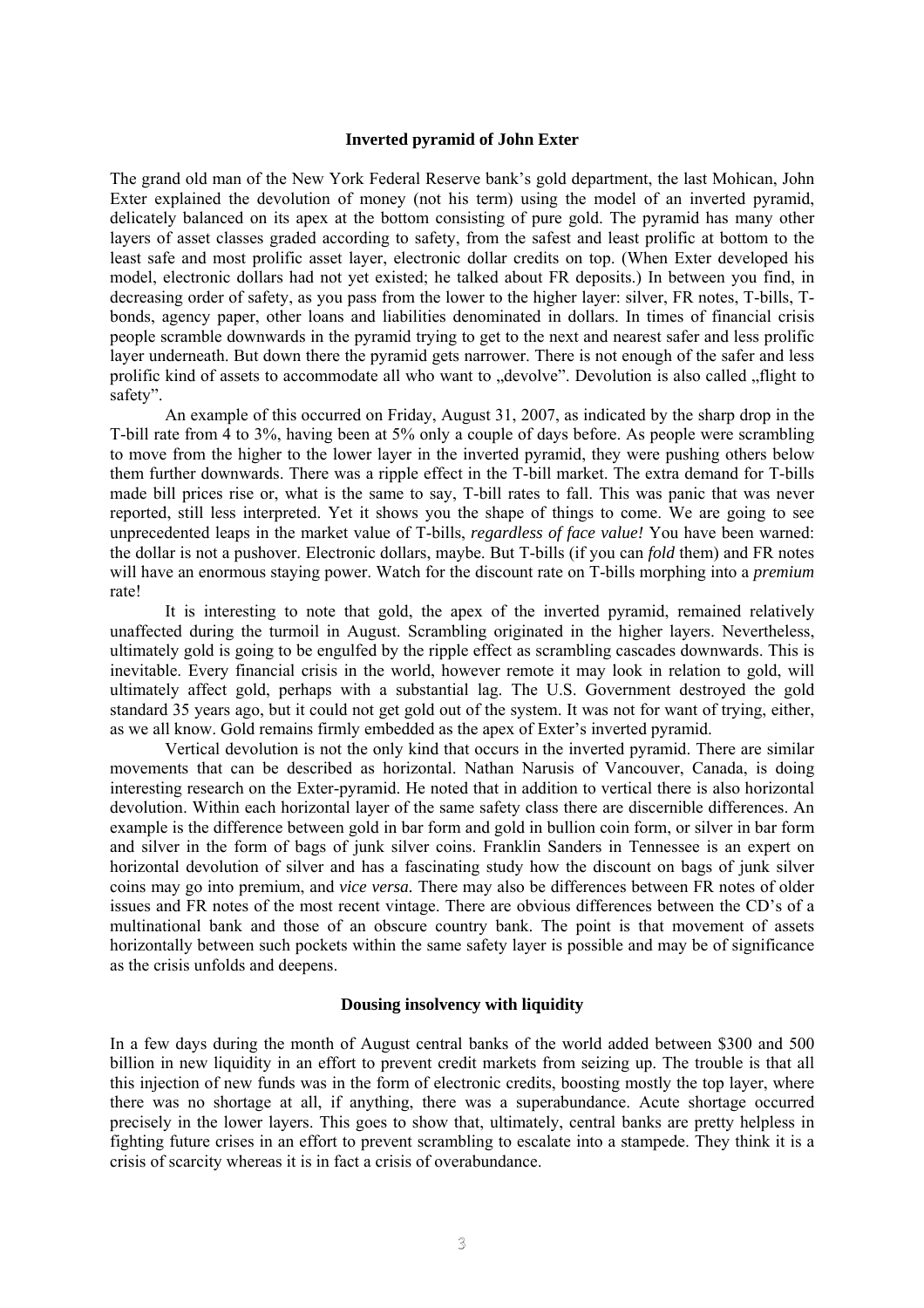I feel strongly that this aspect of research on the *denouement* of the fiat money era has been lost in the endless debates on the barren question whether it will be in the form of deflation or hyperinflation. Chances are that it will be neither, rather, it will be *both*, simultaneously. There is a little-noticed and little-studied continental drift beween the money supply of electronic dollars and the money supply FR notes. (Continental drift of the geological variety is invisible and can only be studied with the aid of high-precision instruments.) The tectonic plate of electronic dollars will keep inflating at a furious pace, while that of FR notes and T-bills will deflate because of hoarding by financial institutions and the people themselves. The Federal Reserve will be unable to convert electronic dollars into FR notes, as present denominations cannot be printed fast enough physically in times of a crisis. If it comes out with new denominations by adding lots more zero's to the face value of the FR notes, then the market will treat these the same way as it does treat electronic dollars.

#### **Genesis of derivatives**

Alf Field (*op.cit.*) is talking about the "seven D's" of the developing monetary disaster: Deficits, Dollars, Devaluations, Debts, Demographics, Derivatives, and Devolution. Let me add that the root of all evil is the double D, or DD: Delibetare Debasement. In 1933 the government of the United States embraced that toxic theory of John Maynard Keynes (who borrowed it from Silvio Gesell). It was put into effect piecemeal over a period of four decades. But what the Constitution and the entire judiciary system of the United States could not stop, gold could. It was found that gold in the international monetary system was a stubborn stumbling block to the centralization and globalization of credit.

 So gold was overthrown by President Nixon on August 15, 1971 by a stroke of the pen, as he reneged on the international gold obligations of the United States. This had the immediate effect that foreign exchange and interest rates were destabilized, and prices of marketable goods embarked upon an endles spiral. In due course derivates markets sprang up where risks inherent in the interest and forex rate variations could be hedged. The trouble with this idea, never investigated by the economic profession, was that these risks, having been artificially created, can only be shifted but cannot be absorbed. By contrast, the price risks of agricultural commodities are nature-given and, as such, can be absorbed by the speculators.

 The important difference between nature-given and man-made risks is the very cause of the mushrooming proliferation of derivatives markets, at last count half a quadrillion dollars strong (or should I say weak?!) Since the risk involved in the gyration of interest and forex rates can only be shifted but cannot be cushioned, there started an infinite regression as follows.

 The risk involved in the variation of long-term interest rates we may call *x.* The problem of hedging risk *x* calls for the creation of derivatives *X* (e.g., futures contracts on T-bonds). But the sellers of *X* have a new risk *y*. Hedging *y* calls for the creation of derivatives *Y* (e.g., calls, puts, strips, swaps, repos, options on futures and, with tongue in cheek: futures on options, options on options, etc.) Sellers of *Y* have a new risk *z*. The problem of hedging *z* will necessitate the creation of derivatives *Z.* And so on and so forth, *ad infinitum*.

#### *J'accuse*

We have to interpret the new phenomenon, the falling tendency of the T-bill rate accurately. Maybe the financial media will try to put a positive spin on it, for example, that it demonstrates the strength of the dollar. However, I want to issue a warning. Just the opposite is the case. We are witnessing a sea change, tectonic decoupling, a cataclismic decline in the soundness of the international monetary system. The world's payments system is in an advance state of disintegration. It is the beginning of a world-wide economic depression, possibly much worse than that of the 1930's.

We have reached a landmark: that of the breaking up of centralized and globalized credit, the close of the dollar system.

*J'accuse* – said Zola when he assailed the French government for fabricating a case of treason against artillery captain Alfred Dreyfus in 1893. It is now my turn.

*J'accuse* – the government of the United States under president Roosevelt reneged on the domestic gold obligations of the U.S. in violation of the Constitution, and violated people's property rights without due process by confiscating gold in 1933